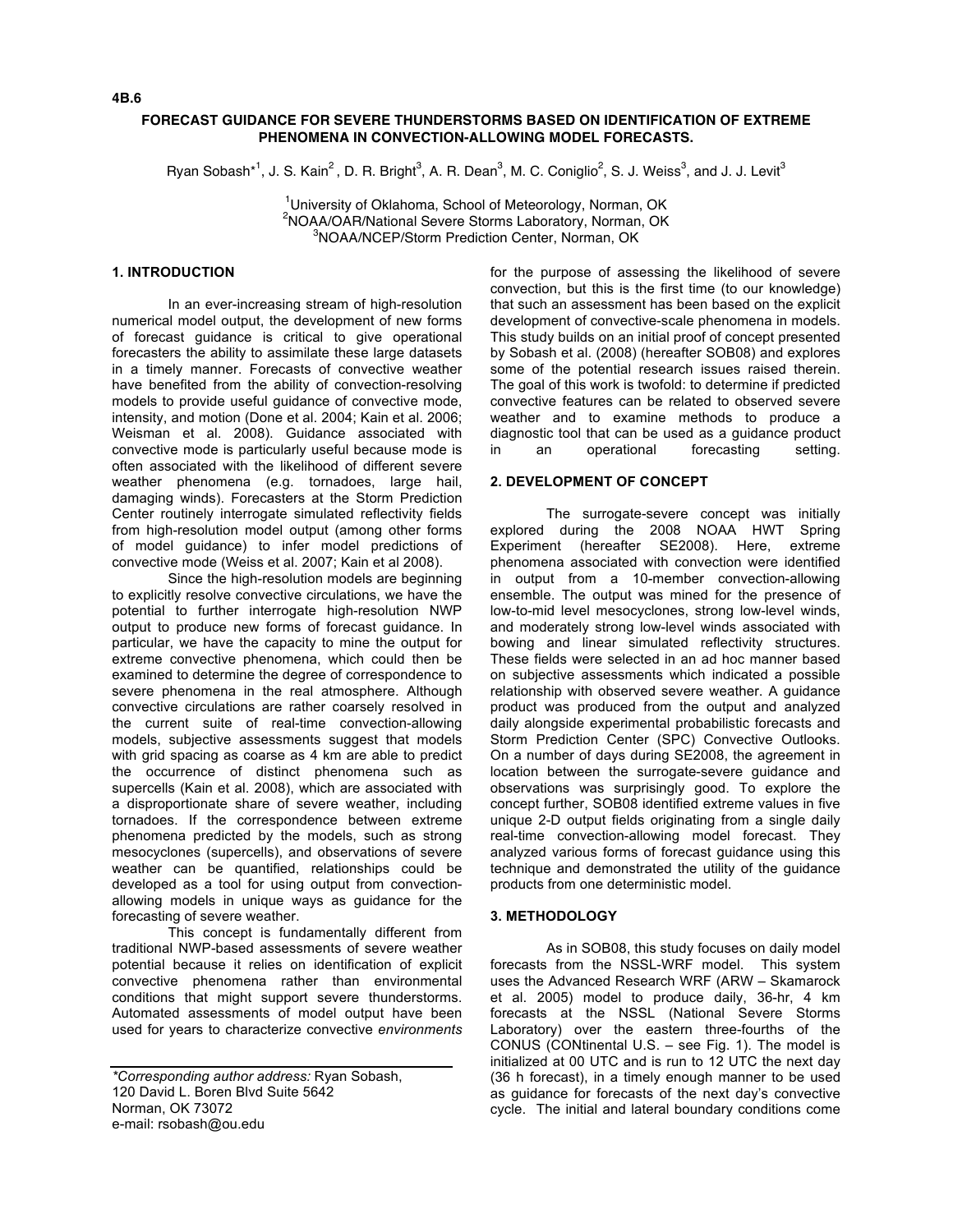| <b>NSSL-WRF Configuration</b> |             |  |  |  |
|-------------------------------|-------------|--|--|--|
| <b>Horizontal Grid</b>        | 4.0 km      |  |  |  |
| <b>Vertical Levels</b>        | 35          |  |  |  |
| PBL/Turb. Param.              | MYJ         |  |  |  |
| Microphysics                  | WSM6        |  |  |  |
| Radiation (SW/LW)             | Dudhia/RRTM |  |  |  |
| Init. Conditions              | 40 km NAM   |  |  |  |

Table 1: *Configuration of the NSSL-WRF.*

from the operational North American Mesoscale (NAM) model. No convective parameterization is used; all precipitation originates from the microphysical scheme.

The configuration of the model is summarized in Table 1. This model configuration has remained frozen since early 2007 (over two years). The NSSL-WRF system has been enhanced to supplement standard WRF output with five unique 2-D output fields (Kain et al. 2008). These five fields are hourlymaximum values of 1) 10-meter wind speed (UU), 2) 1 km AGL reflectivity (RF), 3) maximum column (below 400 hPa) upward vertical velocity (UP), 4) maximum column (below 400 hPa) downward vertical velocity (DN), and 2-5 km (AGL) updraft helicity (UH). Each field represents the maximum that occurred in the previous hour (i.e. maximum at each of the model's timesteps in the past hour). This strategy permits the capture of storm-scale features in the model that have short lifetimes and might be missed using the hourly values. In addition, it allows one to track extreme phenomena in between output times.

To sample the behavior of the five 2-D fields across a range of threshold values, a set of 10 thresholds was chosen based on each field's frequency distribution. The distribution was composed of each day's 12-36 hour forecasts over the 51 days of SE2008. The thresholds were chosen at the percentiles between  $99.99<sup>th</sup>$  and  $99.999<sup>th</sup>$ , in increments of 0.001%. For each 00 UTC model run in the SE2008 period, surrogate severe reports were accumulated from 12 UTC to 12 UTC (the 13-36 hour output times) for each of the five fields at the model grid points where the field threshold was exceeded at any output time in the 24-hour period, i.e. these grid points were marked as ones in a background field of zeros. The 12 UTC to 12 UTC period was chosen to allow for direct comparison to the SPC's archive of preliminary observed daily storm reports (see http://www.spc.noaa.gov/climo/). These observed reports (based on tornadoes, hail greater than or equal to  $\frac{3}{4}$  in., wind qusts greater than or equal to 50 knots) were also mapped to the NSSL-WRF's 4 km grid for each day in the experiment.

The final guidance product was created using a procedure originally applied to these observed reports by Brooks et al. (1998). Their approach was designed to be consistent with the SPC's operational probabilistic convective outlooks, in which the end product expresses the likelihood of severe convective weather within 25 miles of a point. Thus, the first step is to tag (with value of one) all grid points within 40 km  $($   $\sim$  25 mi.) of a

surrogate report point as a "hit" (to approximate the field on an 80 km grid). Next, a spatial smoother (i.e. filter) with a Gaussian kernel is applied to the binary report field to produce a field of surrogate severe density (SSD). Specifically, at each grid point, the surrogate severe density (SSD) is given by

$$
SSD = \sum_{n=1}^{N} \frac{1}{2\pi\sigma^2} \exp\left(-\frac{d_n^2}{2\sigma^2}\right)
$$

where  $d_n$  is the distance from the grid point to the point marking the nth report, N is the total number of reports, and sigma is the spatial smoothing parameter, which is the same in both the x and y directions (i.e. isotropic smoothing). For all the results in this study,  $σ = 120$  km. To reduce computational time, the results shown here only included grid points within a distance of 5σ. Since the Gaussian filter is acting on a binary field (1s and 0s), the resultant density value can be interpreted as the sum of the Gaussian weights at each grid point within 600 km of the point. The density field is then multiplied by 100 for ease of comparison with probabilistic forecasts, which are usually expressed in percentages. To provide a direct comparison with observed reports, an observed severe density (OSD) field was created in a directly analogous manner, by mapping the observed



Fig. 1: *Examples of* (a) *Surrogate-severe density UH field and (b) Observed-severe density field for 3 June 2008.*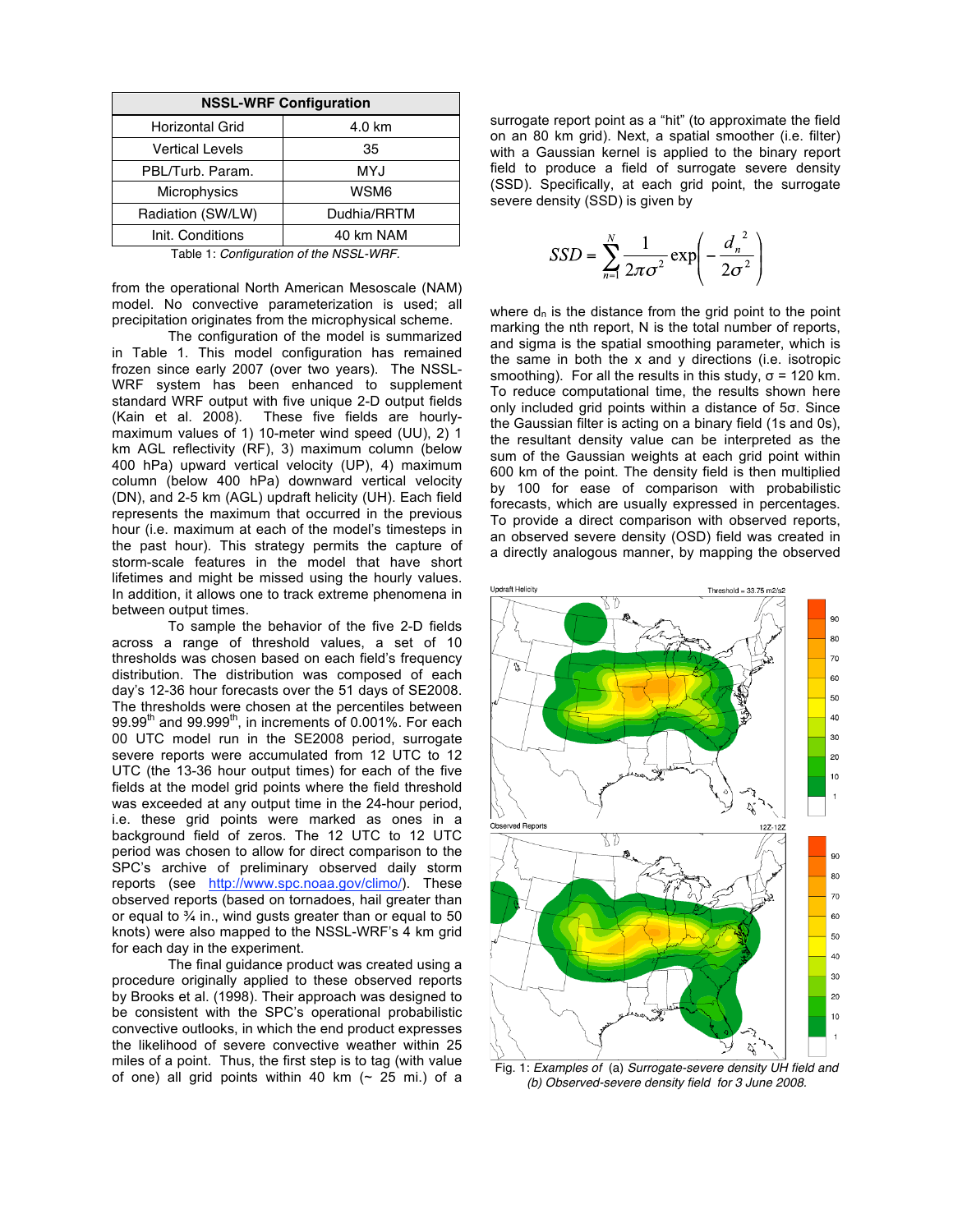severe reports to the NSSL-WRF's 4 km grid for each day in the experiment and following the same procedure. Variations of this procedure have also been tested, and some of these are described below.

Unlike in SOB08, the SSD product is created for each of the five fields and thresholds individually. This will presumably isolate the impact from the different input fields in order to determine those that correspond most closely with observed severe weather. Also, this will allow for an in-depth examination of the sensitivity to field threshold. Thus, the focus of this paper is to begin the investigation into questions 5.1 (What are the best surrogate fields?) and 5.2 (What are the appropriate thresholds for identifying surrogates?) in SOB08. To do so, a standard forecast verification approach is applied to the SSD forecasts. Contigency-table based metrics (e.g. POD, FAR) are computed using different SSD thresholds to create the binary forecast. For these metrics, the observed binary grid is composed of SPC observed severe reports. As for the surrogate reports, these reports are expanded by flagging grid points within 40 km. To examine the skill of the SSD forecasts, Relative Operating Characteristic (ROC) curves are created using the verification scores. These curves plot the probability of detection (POD) against the false alarm rate (POFD) using a set of probability thresholds. SSD thresholds between 1 and 50 were chosen for each ROC curve, although this gives an incomplete representation of the entire ROC curve space. This precludes a more quantitative evaluation of ROC curve areas, since extrapolation would likely result in invalid results. For now, ROC curve area differences are

Fig. 2: *ROC curves for (a) UH (b) UU (c) RF (d) UP and (e) DN. The x-axis (POFD) is expanded to increase separation* 



determined visually to assess the comparative skill at different thresholds and between different fields.

A fractions skill score (FSS) is also computed from the SSD using the OSD field for verification. The FSS is a skill score based on the mean squared error, relative to a low-skill reference forecast (Murphy and Epstein 1989, Schwartz et al. 2009), and is defined as

$$
FSS_{(n)} = \frac{\text{MSE}_{(n)} - \text{MSE}_{(n)\text{ref}}}{\text{MSE}_{(n)\text{perfect}} - \text{MSE}_{(n)\text{ref}}} = 1 - \frac{\text{MSE}_{(n)}}{\text{MSE}_{(n)\text{ref}}},
$$

Where the MSE of the forecast and the reference forecast are defined as

$$
MSE_{(n)} = \frac{1}{N_x N_y} \sum_{i=1}^{N_x} \sum_{j=1}^{N_y} [O_{(n)i,j} - M_{(n)i,j}]^2.
$$

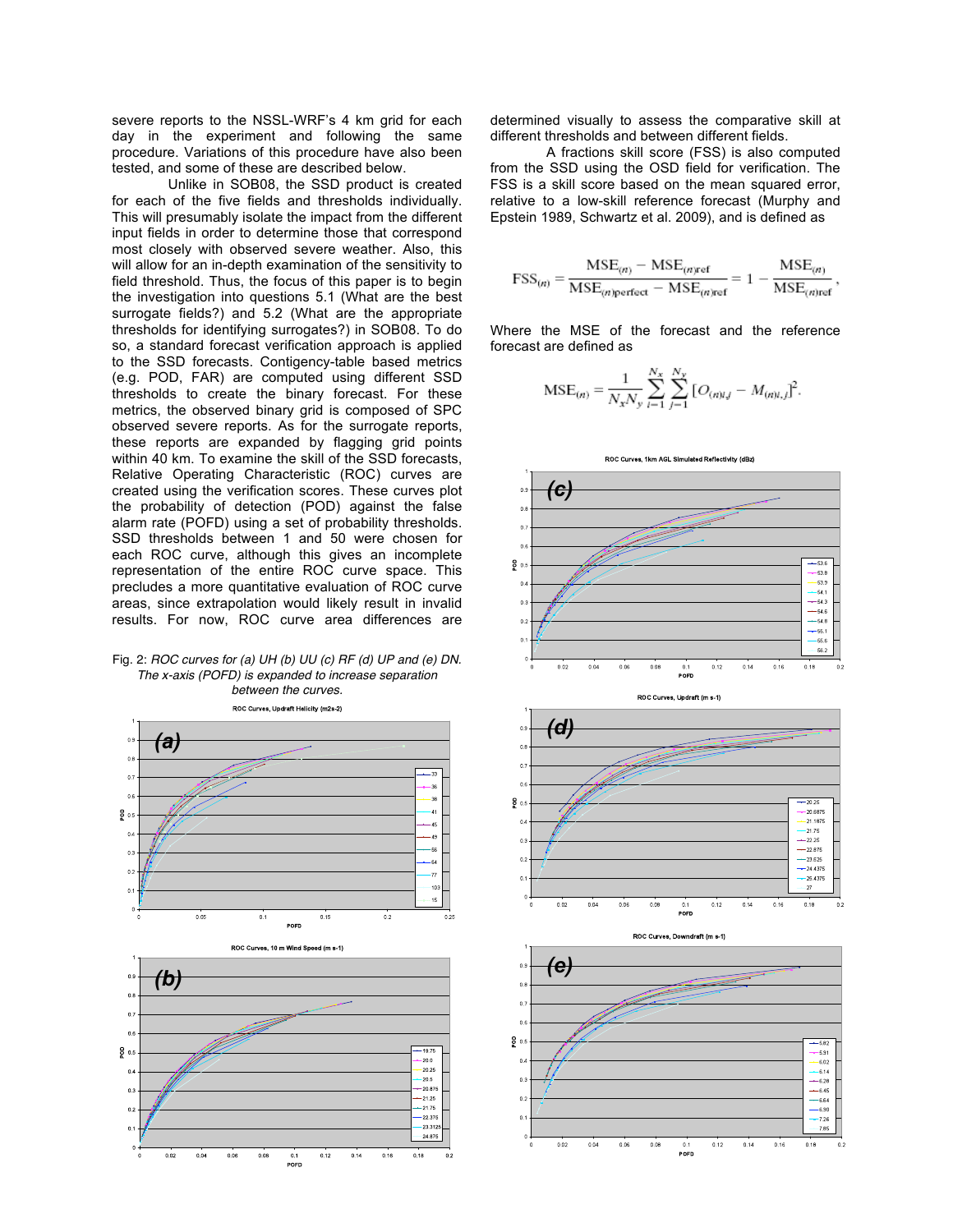$$
\text{MSE}_{(n)\text{ref}} = \frac{1}{N_x N_y} \left[ \sum_{i=1}^{N_x} \sum_{j=1}^{N_y} O_{(n)i,j}^2 + \sum_{i=1}^{N_x} \sum_{j=1}^{N_y} M_{(n)i,j}^2 \right].
$$

where both scores are summed over all grid points in the domain. The MSE of the reference forecast can be interpreted as the largest possible MSE that can be obtained from the forecast and the observations.

#### **4. INTRA-FIELD COMPARISON**

First, verification scores of each field's ten thresholds will be compared individually using ROC curves and fractions skill scores, beginning with UH. The ROC curves for the UH field (Fig. 2a) give an indication of the usefulness of the UH SSD forecasts. All ten curves lie above and to the left of the "no skill" line (a diagonal from the point where POD and POFD are 0 to where they are 1), indicating that the forecasts can discriminate between events and non-events. Note: The horizontal scales for the ROC curves presented herein are expanded to improve the separation between the curves for each field threshold.

As the threshold increases, the areas under the ROC curves decrease. The difference in areas is negligible for the lowest four thresholds, but the decrease is more apparent for higher thresholds, although the overall difference between the lowest and highest thresholds is relatively small. Thus, it appears that the usefulness of the UH SSD forecasts reaches a maximum for thresholds near 33  $m^2s^2$ . To further test this result and examine the behavior of the ROC curves below this lowest threshold, SSD UH fields and scores were computed using a threshold of 15  $\text{m}^2\text{s}^2$ . This is plotted in Fig. 2a as the dashed line. The area under the ROC curve is smaller (moreso than the thresholds near 33  $\text{m}^2\text{s}^{-2}$ ), lending further confidence that a threshold near 33  $\text{m}^2\text{s}^2$  is an optimal value for the UH field for this forecast model. Fractions skill scores for the UH thresholds are shown in Table 2. The maximum FSS (0.753) is attained with the 33  $m^2s^2$  threshold. FSS decreases with increasing threshold, as well as with decreasing threshold below 33  $\text{m}^2\text{s}^{-2}$  (15  $\text{m}^2\text{s}^{-2}$  FSS of 0.727, not shown in Table 2).

Some conclusions from the interpretation of the

UH ROC curves are applicable for the ROC curves from the other four SSD fields. In each case, the lowest threshold produced the largest ROC curve area. For UU and RF, the largest FSS was associated with the lowest threshold (0.615 and 0.675, respectively). For UP, the largest FSS occurred for the threshold associated with the 99.995<sup>th</sup> percentile. For DN, FSS was maximized at the three thresholds in the middle of the range. Overall, the UP and DN FSS did not vary substantially for all but the largest two thresholds. Examination of other thresholds to test the behavior of the verification scores below the lowest threshold was not performed, but will be reported in future work. Futher refinement is necessary, but both the ROC curve analysis and the FSSs suggest that it is possible to select an optimal threshold for application of each SSD field.



Fig. 3: *ROC curves for the lowest threshold in each of the five surrogate fields. The x-axis (POFD) is expanded to increase separation between the curves.*

### **5. INTER-FIELD COMPARISON**

Verification scores and FSS will be used to draw comparisons between the relative ability of each field to successfully forecast severe weather reports using the threshold which had the best verification score. In terms of ROC curve areas, the highest areas

| percentile             | UH    | UU    | RF    | <b>UP</b> | DN    |
|------------------------|-------|-------|-------|-----------|-------|
| $99.99^{th}$           | 0.753 | 0.615 | 0.675 | 0.715     | 0.727 |
| $99.991$ <sup>st</sup> | 0.746 | 0.611 | 0.671 | 0.72      | 0.73  |
| 99.992 <sup>nd</sup>   | 0.734 | 0.601 | 0.667 | 0.723     | 0.732 |
| $99.993$ <sup>rd</sup> | 0.717 | 0.586 | 0.66  | 0.726     | 0.736 |
| $99.994^{th}$          | 0.696 | 0.564 | 0.649 | 0.728     | 0.737 |
| $99.995^{\text{th}}$   | 0.665 | 0.545 | 0.631 | 0.729     | 0.737 |
| $99.996^{th}$          | 0.616 | 0.512 | 0.609 | 0.726     | 0.737 |
| $99.997$ <sup>th</sup> | 0.548 | 0.457 | 0.572 | 0.709     | 0.729 |
| $99.998^{th}$          | 0.454 | 0.381 | 0.514 | 0.663     | 0.701 |
| $99.999^{th}$          | 0.295 | 0.266 | 0.406 | 0.551     | 0.623 |

Table 2: *Fraction skill scores for the five surrogate fields.*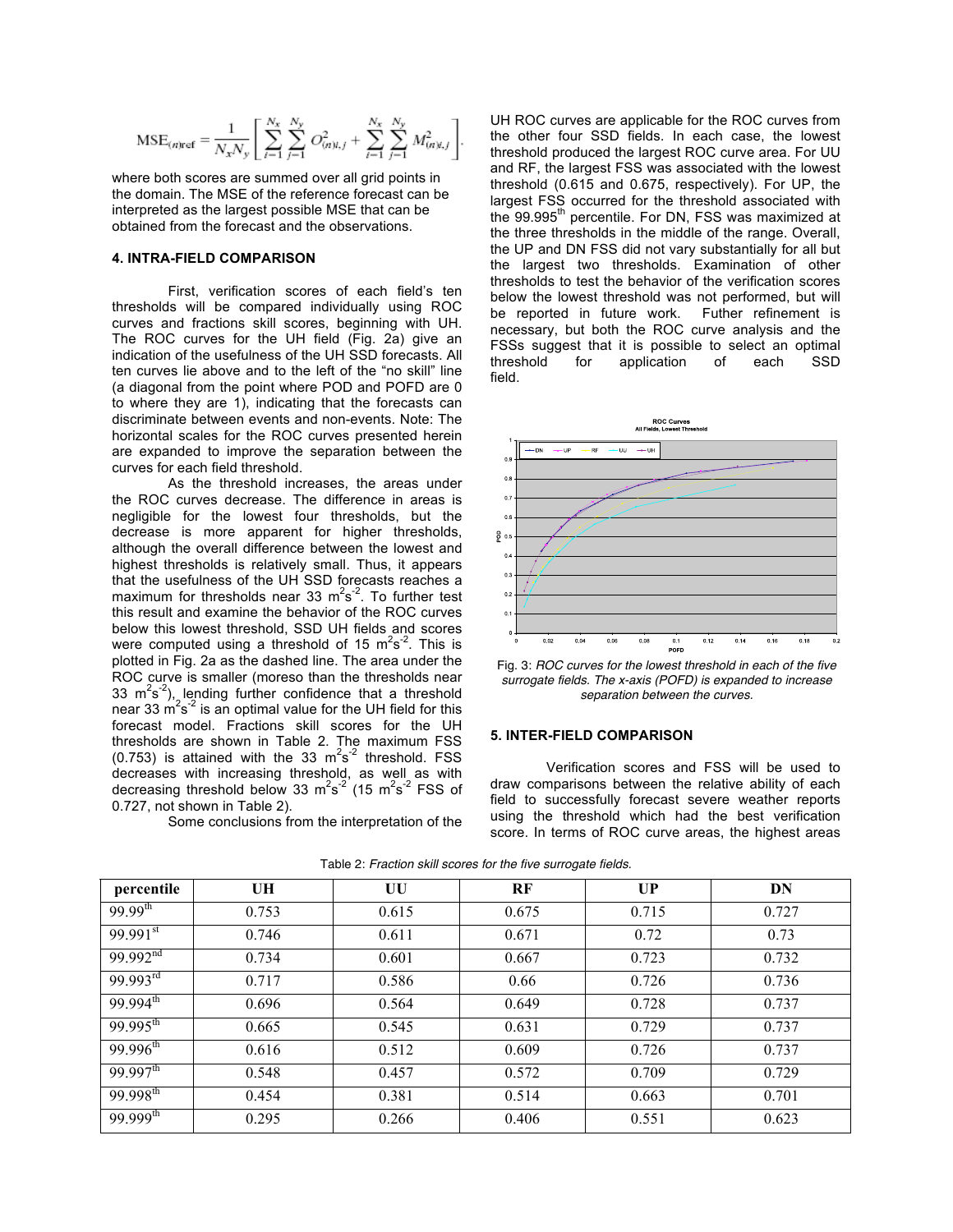occurred with the  $99.99<sup>th</sup>$  percentile threshold, as indicated in the previous section. Using these thresholds, the ROC curve areas for UH, UP, and DN are very similar (Fig. 3). The RF and UU fields have the fourth and fifth largest areas, respectively. UH has the highest FSS score (0.753), followed by DN (0.727) and UP (0.715). Again, RF and UU have the fourth and fifth largest FSS, respectively.

#### **6. DISCUSSION**

Preliminary results of the verification scores indicate that the UH, UP, and DN field have superior skill in forecasting the areas of observed severe weather compared to RF and UU. Although in some cases these fields provide duplicate information when used together, in other cases each field provides independent information. The UH field is primarily a diagnostic indicator of supercell (i.e. rotating) thunderstorms. For other types of convection, the UH field may be an extremely poor predictor. For example, "pulse"-type thunderstorms, while not rotating, occasionally do produce severe weather and would potentially be better predicted using the UP or DN fields.

UP and DN provide an alternative picture to the development of convection in the model compared to the other fields, especially UH and UU. Whereas UH and UU often produce "swaths" of surrogate severe reports along the track of model generated convection, UP and DN typically produce a more diffuse, scattershot, field of surrogate reports. This likely impacts the character of the resultant SSD fields.

#### **7. APPLICATIONS AND FUTURE WORK**

This study focuses on an initial comparison of the behavior of five surrogate severe storm report fields across a range of thresholds using output from the NSSL-WRF model. During the 2009 Spring Experiment, the SSD product was examined on a daily basis from a set of three convection-allowing WRF models. Preliminary indications are that significant sensitivities exist with different models, even with similar horizontal resolutions. A more quantitative description of these differences is necessary in the future in order to determine appropriate threshold values from different models.

This study was conducted during the period from mid-April to early-June when severe convection was prevalent. Experimental guidance products were made available to the Spring Experiment participants as well as the operational forecasting community, with SSD plots generated in real-time for NSSL-WRF forecasts at http://www.nssl.noaa.gov/wrf. Preliminary assessments suggest that the SSD concept is very promising, having significant potential as a guidance product that effectively identifies and highlights areas of modelgenerated "severe" convective activity that are predicted by convection-allowing models.

A more robust examination of this technique over a longer time period and over different seasonal weather regimes is planned. Also, it is important to examine possible statistical relationships between the surrogate forecast fields and different types of severe weather reports (hail, wind, tornadoes). A variety of questions remain which could be the focus of further work on this subject. First, this work has shown that traditional verification metrics can be used to find optimal thresholds for the surrogate fields. The behavior of the fields near and below the lowest thresholds needs to be analyzed to determine if these are appropriate thresholds. In addition, other surrogate fields may exist which could improve skill; for example, preliminary work using a vertically integrated graupel field from the NSSL-WRF model microphysics scheme is ongoing. Finally, some combination of surrogate severe storm fields, while often providing similar information, could possibly improve these forecasts across a larger range of events.

# **8. ACKNOWLEDGEMENTS**

We are grateful Harold Brooks for many useful discussions related to this work and to the many individuals at CAPS, NCAR, and NCEP/EMC who worked to contribute high-resolution model output to the 2008 Spring Experiment. We thank Scott Dembek of NSSL/CIMMS and NASA/USRA for writing and implementing the code to extract hourly-maximum values of selected fields from the WRF model.

## **9. REFERENCES**

- Brooks, H. E., M. Kay, and J. A. Hart, 1998: Objective limits on forecasting skill of rare events. Preprints*, 19th Conference on Severe Local Storms*, Minneapolis, Minnesota, Amer. Meteor. Soc., 552- 555.
- Done, J., C. A. Davis, and M. L. Weisman, 2004: The next generation of NWP: Explicit forecasts of convection using the Weather Research and Forecast (WRF) model. *Atmos. Sci. Lett*., 5, 110– 117, doi:10.1002/asl.72.
- Kain, J. S., S. J. Weiss, J. J. Levit, M. E. Baldwin, and D. R. Bright, 2006: Examination of convectionallowing configurations of the WRF model for the prediction of severe convective weather: The SPC/NSSL Spring Program 2004. *Wea. Forecasting,* **21**, 167-181
- Kain, J. S., S. J. Weiss, D. R. Bright, M. E. Baldwin, J. J. Levit, G. W. Carbin, C. S. Schwartz, M. L. Weisman, K. K. Droegemeier, D. B. Weber, K. W. Thomas, 2008: Some practical considerations regarding horizontal resolution in the first generation of operational convection-allowing NWP. *Wea. Forecasting*, **23**, 931-952.